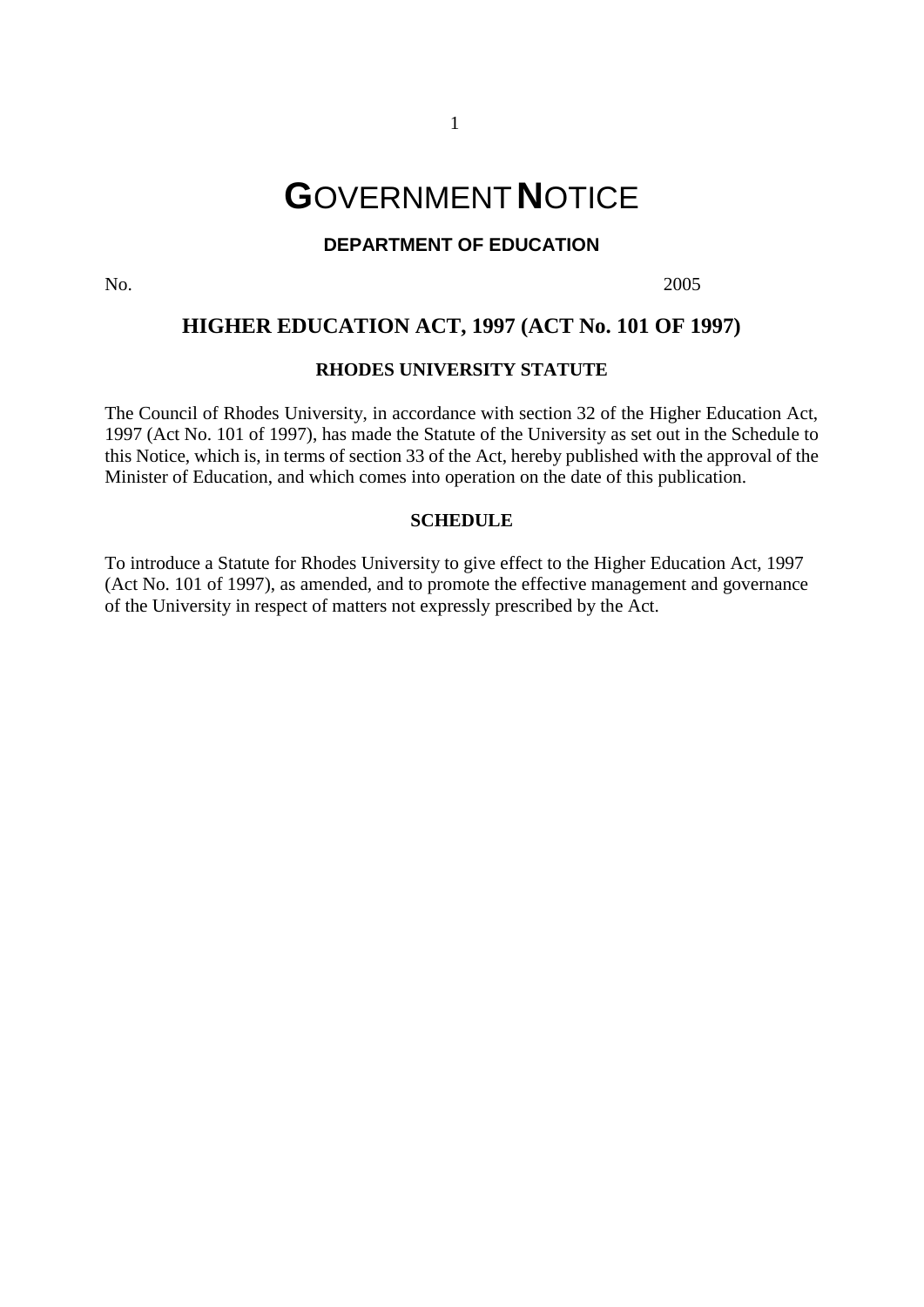# **CONTENT**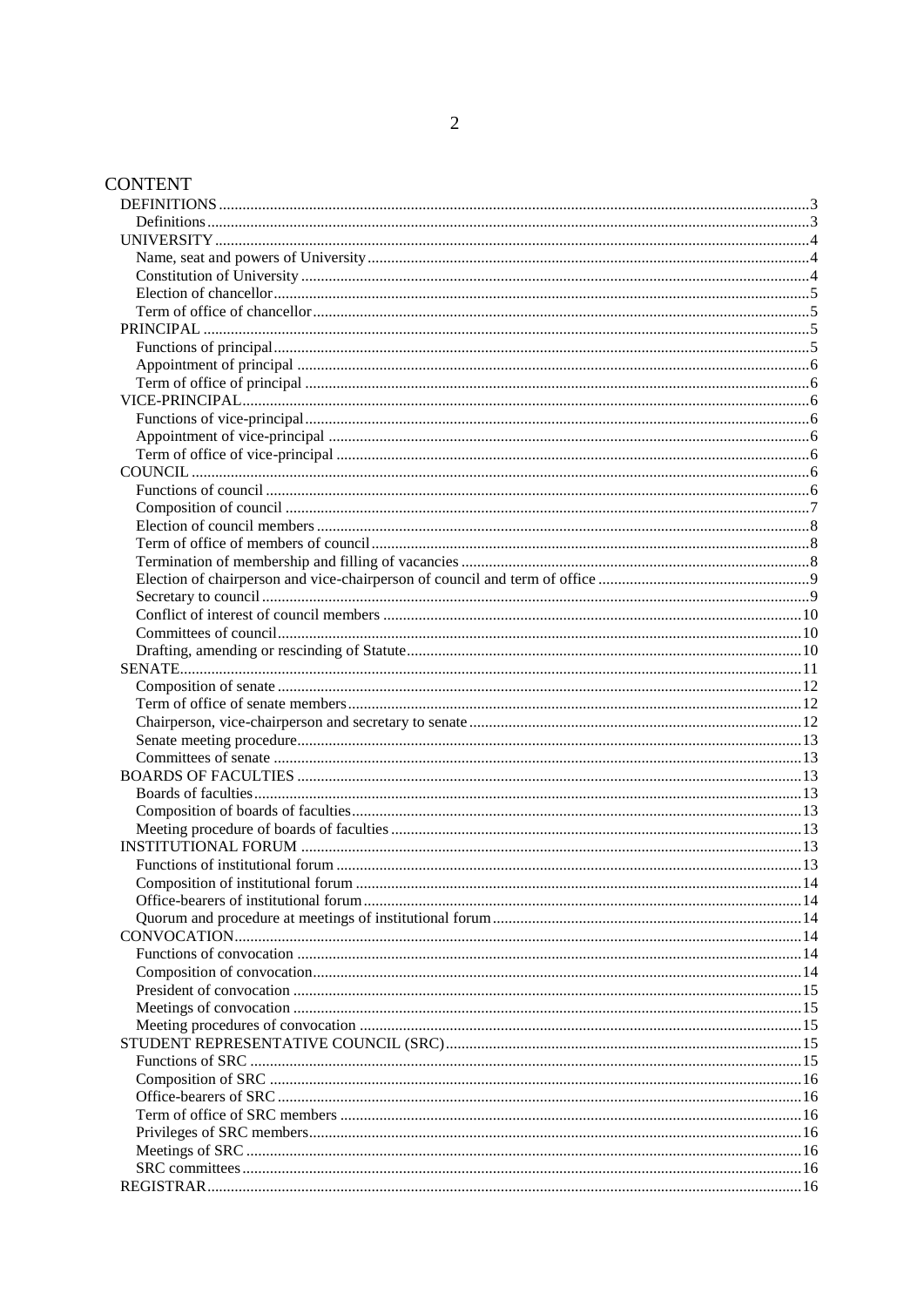# **DEFINITIONS**

# <span id="page-2-1"></span><span id="page-2-0"></span>**Definitions**

**1.** In this Statute any word or expression to which a meaning has been assigned by the Higher Education Act, 1997 (Act No. 101 of 1997), as amended, has the meaning assigned to it, and unless the context otherwise indicates:

"**academic staff**" means the full-time professors, associate professors, senior lecturers, lecturers, junior lecturers, senior instructors, instructors and researchers employed by the University except in paragraphs  $15(1)(e)$  and  $25(1)(g)$  in which instances professors, heads and acting heads of departments or associated institutes are excluded;

"**Act**" means the Higher Education Act, 1997 (Act No. 101 of 1997), as amended;

"**administrative and support staff**" means all staff employed by the University other than the academic staff;

"**associated institute**" means an institute recognised by the council as such;

**"board of governors of the Rhodes University Foundation"** means persons holding office as governors of the Rhodes University Foundation;

"**certificate**" means a certificate of the University awarded to a student on completion of the work prescribed for the certificate by the senate;

"**chancellor**" means the person contemplated in paragraph 4;

"**convocation**" means the convocation of the University contemplated in paragraph 39;

"**council**" means the council of the University contemplated in paragraph 13;

"**days**" includes Saturdays, Sundays and public holidays;

"**degree**" means a degree of the University conferred upon a student on completion of the work prescribed for the degree by the senate;

"**diploma**" means a diploma of the University awarded to a student on completion of the work prescribed for the diploma by the senate;

**"employee"** means any person appointed at the University to a position by the council, whether part-time or full-time, permanent, temporary or fixed-term contract;

"**entity**" means any organisation, forum or body and includes an organisational structure provided for in the Act or determined by the council;

"**examination**" means any test or assessment, including any written, oral, practical or clinical test or assessment where the result obtained contributes to, or constitutes, the result for a course; "**executive management**" means the principal, vice-principal or vice-principals of the University and such other persons as determined by the council;

"**faculty**" means a faculty established in terms of paragraph 32;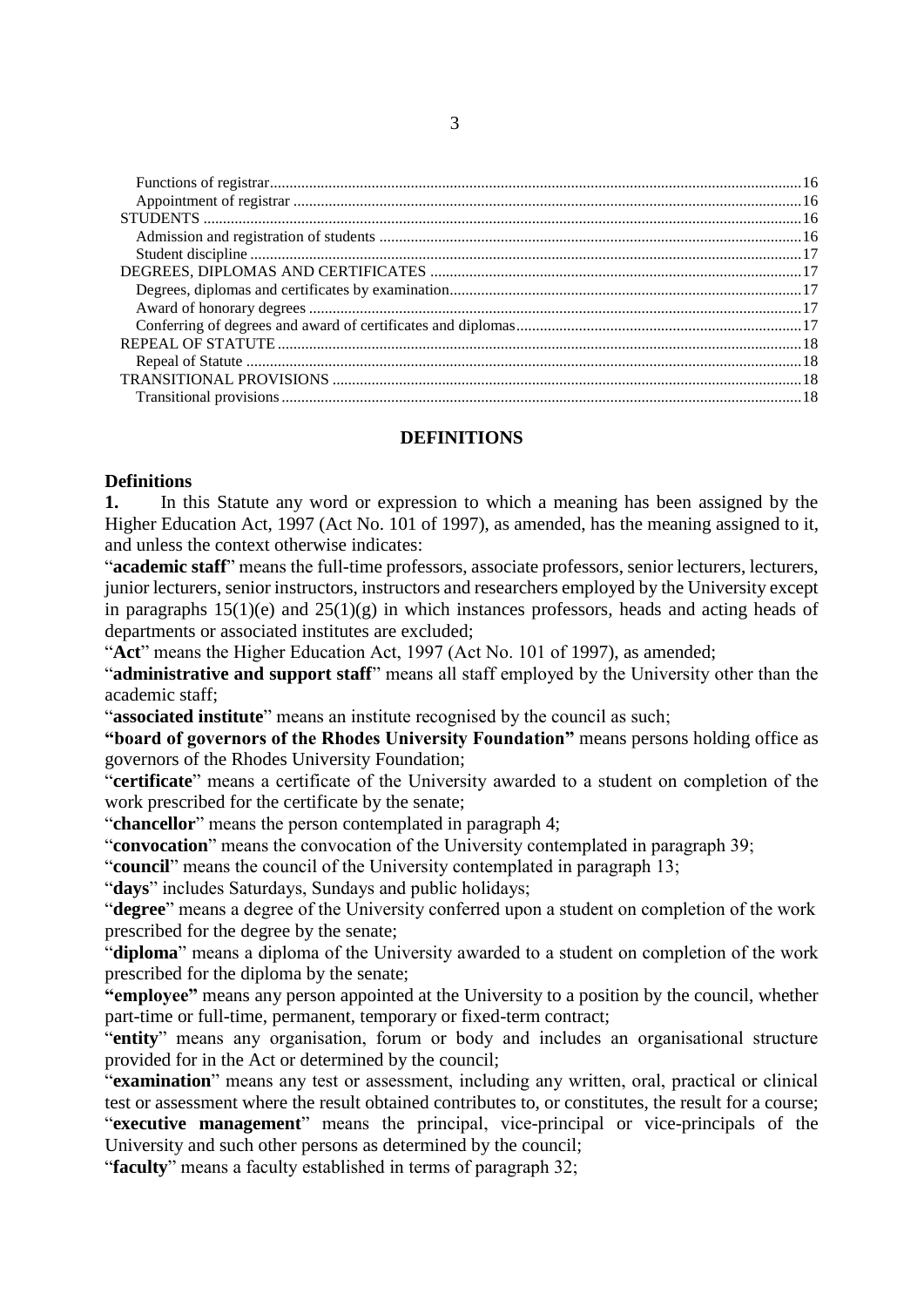"**functions**" includes powers and duties and vice versa;

**"governance sector"** means the executive management, the council and the senate;

**"graduate"** means a person who has obtained a degree of an institution;

**"institution"** means a public higher education institution contemplated in section 20 of the Act;

"**institutional forum**" means the institutional forum contemplated in paragraph 34;

"**Minister**" means the Minister of Education;

"**month**" means calendar month;

**"principal"** means the person contemplated in paragraph 7.

"**professor**" means an academic employee who has been given the title of professor by the University but does not include an emeritus or associate professor or a person holding the title in an honorary capacity;

**"qualification"** means a certificate, a diploma or a degree;

**"registrar"** means the person contemplated in paragraph 51;

"**Rhodes University Foundation**" means the trust registered under this name to raise and hold funds for the University;

"**Rules**" means the institutional rules of the University made in terms of paragraph 32 of the Act; "**seat of the University**" means the seat contemplated in paragraph 2 of this Statute and in section 65A of the Act;

"**senate**" means the senate of the University contemplated in paragraph 24;

"**senior management**" means the principal, the vice-principal or vice-principals, the registrar, the deans of faculties and the administrative positions equivalent to the positions of the deans of faculties:

"**SRC**" means the students' representative council of the University contemplated in paragraph 44;

**"Statute"** means the institutional statute of the University approved in terms of section 33 of the Act;

"**student**" means a person registered as a student of the University;

<span id="page-3-0"></span>"the University" means Rhodes University;

#### **UNIVERSITY**

#### <span id="page-3-1"></span>**Name, seat and powers of University**

- **2.** (1) The name of the University is Rhodes University.
	- (2) The seat of the University is Grahamstown.
	- (3) The University is a juristic person, as contemplated in section 20(4) of the Act.

(4) Notwithstanding subparagraph (3), the University may not, without the concurrence of the Minister, dispose of or alienate in any manner, any immovable property acquired with the financial assistance of the State or grant to any person any real right therein or servitude thereto.

(5) The University may confer degrees and honorary degrees and award diplomas and certificates in its own name as contemplated in section 65B and 65C of the Act.

# <span id="page-3-2"></span>**Constitution of University**

- **3.** (1) The University consists of
	- (a) the chancellor;
	- (b) the council:
	- (c) the senate;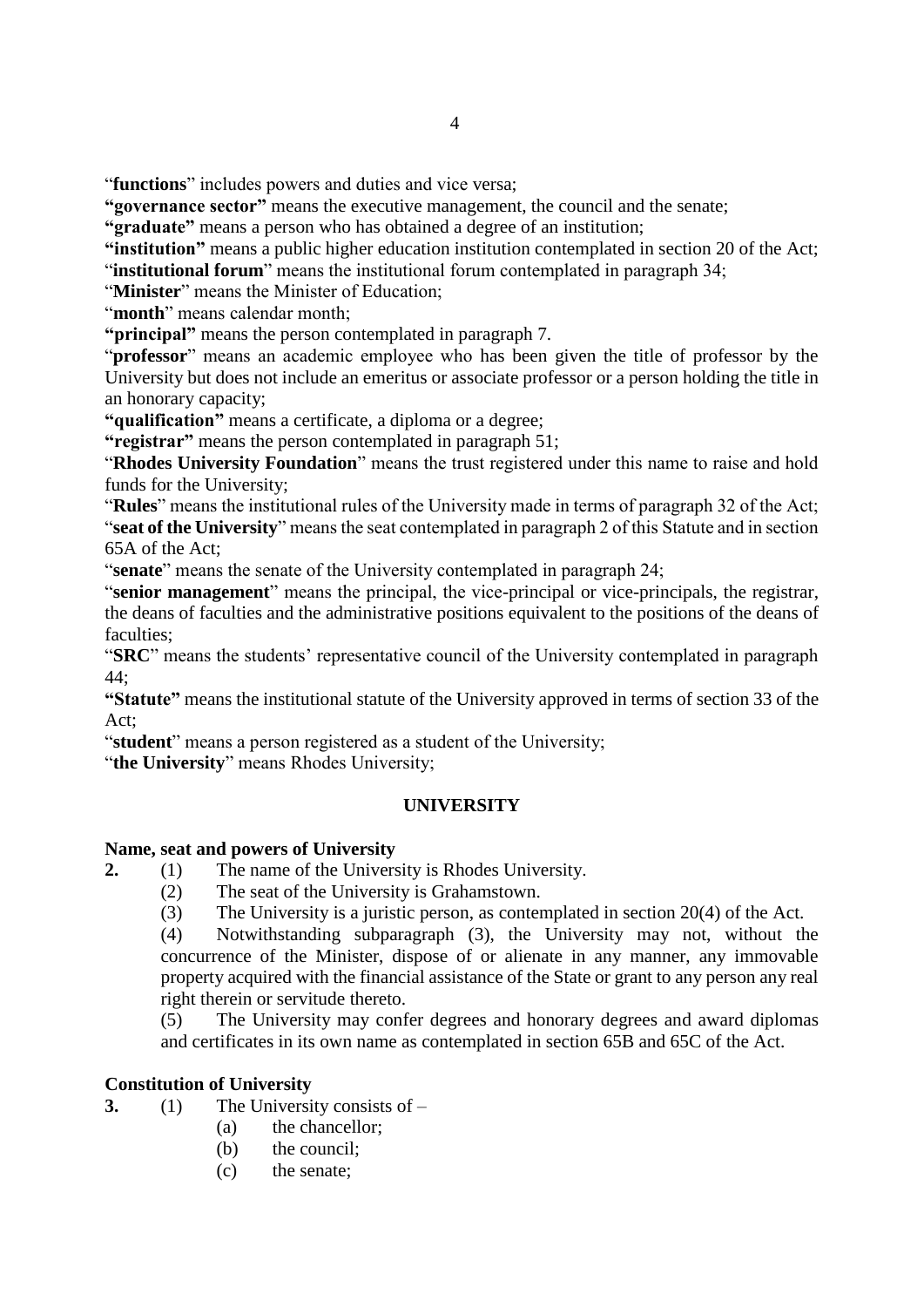- (d) the principal, within the meaning of section 30 of the Act;
- (e) the vice-principal or the vice-principals;
- (f) the registrar;
- $(g)$  the SRC;
- (h) the institutional forum;
- (i) the convocation;
- (j) the faculties, the departments and such other academic structures of the University as may be determined by the council;
- (k) the academic staff of the University;
- (l) the administrative and support staff of the University;
- (m) the students of the University;
- (n) such other offices, bodies or structures as may be established by the council.

(2) No vacancy in any of the offices contemplated in subparagraph (1) nor any deficiency in the numbers or defect in the composition of the bodies or structures contemplated in subparagraph (1) impairs or affects the existence of the University as a juristic person or any function conferred by the Act or this Statute upon the University.

# **CHANCELLOR**

# **Functions of chancellor**

**4.** (1) The chancellor is the titular head of the University.

(2) The chancellor confers all degrees and awards all diplomas and certificates in the name of the University.

(3) The chancellor performs such other functions as assigned to him or her by the council.

# <span id="page-4-0"></span>**Election of chancellor**

**5.** Any advertising of the post, invitation for nomination of candidates, search for suitable candidates, criteria for the short-listing of candidates and interviewing, if any, and the appointment processes are conducted in the manner determined by the council.

# <span id="page-4-1"></span>**Term of office of chancellor**

- **6.** (1) The chancellor holds office for a period of seven years, provided that the council may extend the term of office of the chancellor for a further term of no more than seven years after consultation with the senate and with the institutional forum.
	- (2) The chancellor may resign at any time.

# **PRINCIPAL**

# <span id="page-4-3"></span><span id="page-4-2"></span>**Functions of principal**

**7.** (1) The principal is the chief executive officer of the University.

(2) The principal is responsible for the day-to-day management and administration of the University and has all the powers necessary to perform these functions.

- (3) The principal is the vice-chancellor and performs the functions of the chancellor in the absence of the chancellor.
- (4) The principal reports to the council.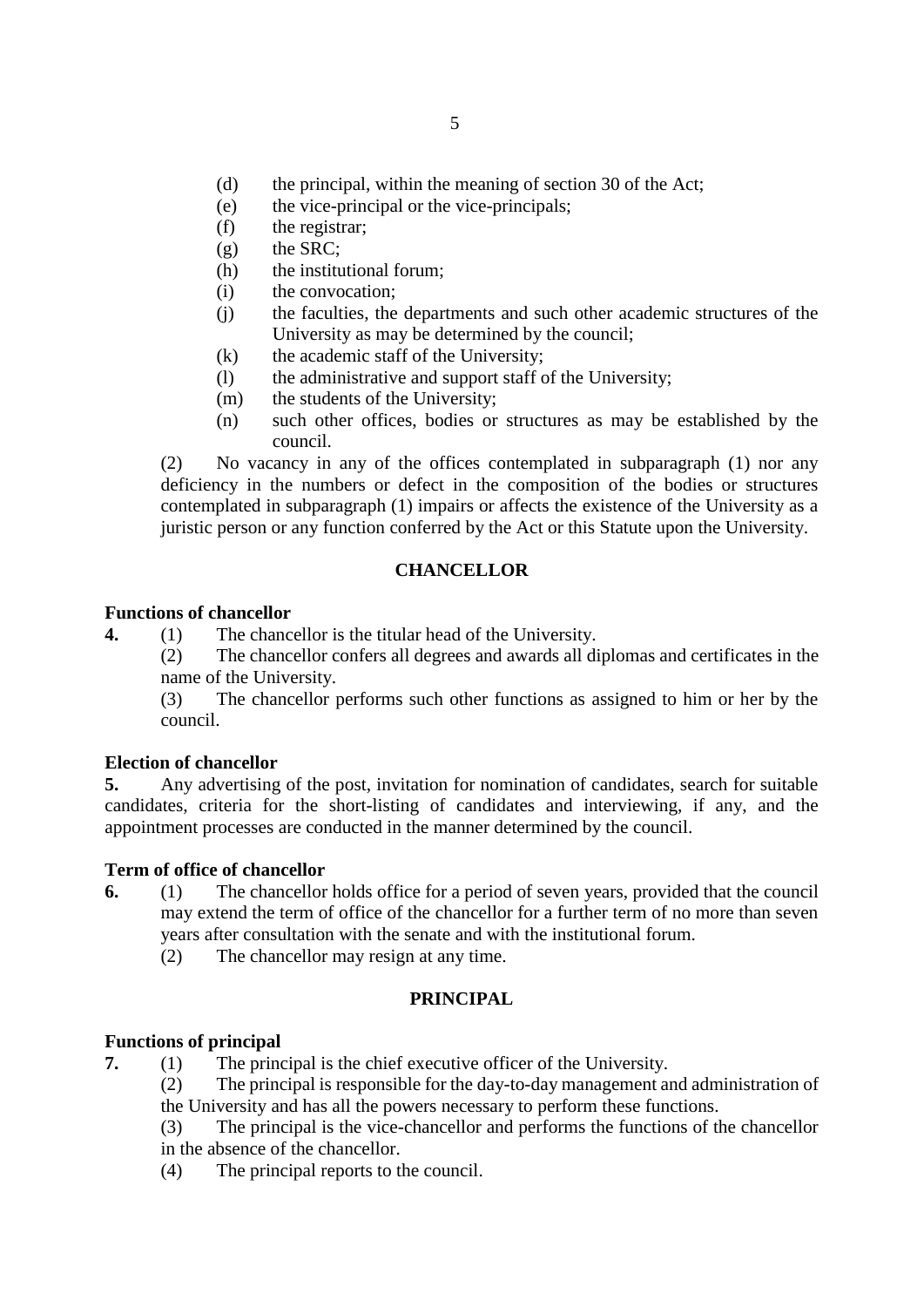(5) By way of his or her office the principal is a member of all the committees of the council and the senate.

(6) The council may assign additional functions, and grant additional powers and privileges to the principal.

#### <span id="page-5-0"></span>**Appointment of principal**

**8.** Subject to section 31(1) of the Act, the advertising of the post, the invitation for nomination of candidates, the search for suitable candidates, the criteria for the short-listing of candidates and the interviewing and appointment processes are conducted in the manner determined by the council.

#### <span id="page-5-1"></span>**Term of office of principal**

**9.** The principal is appointed by the council for such period as agreed upon in his or her contract.

# **VICE-PRINCIPAL**

#### <span id="page-5-3"></span><span id="page-5-2"></span>**Functions of vice-principal**

**10.** (1) The vice-principal, or vice-principals, perform the duties delegated to them by the principal.

(2) The vice-principal appointed by the council as the pro-vice-chancellor performs the functions of the vice-chancellor in the absence of the vice-chancellor.

#### <span id="page-5-4"></span>**Appointment of vice-principal**

**11.** Subject to section 31(1) of the Act, the advertising of the post of vice-principal, or viceprincipals, the invitation for nomination of candidates, the search for suitable candidates, the criteria for the short-listing of candidates and the interviewing and appointment processes are conducted in the manner determined by the council.

#### <span id="page-5-5"></span>**Term of office of vice-principal**

**12.** The vice-principal, or vice-principals, are appointed by the council for such period as agreed upon in their contracts.

### **COUNCIL**

#### <span id="page-5-7"></span><span id="page-5-6"></span>**Functions of council**

**13.** (1) Subject to the Act and this Statute the council governs the University.

- (2) Without derogating from the generality of subparagraph (1), the council
	- (a) makes Rules for the University;
	- (b) appoints all employees of the University, but, in the case of academic staff of the University, it may do so only after consultation with the senate;
	- (c) determines the student admission policy of the University, after consultation with the senate;
	- (d) determines, after consultation with the senate, the entrance requirements in respect of particular higher education programmes, the number of students who may be admitted for a particular higher education programme and the manner of their selection, and the minimum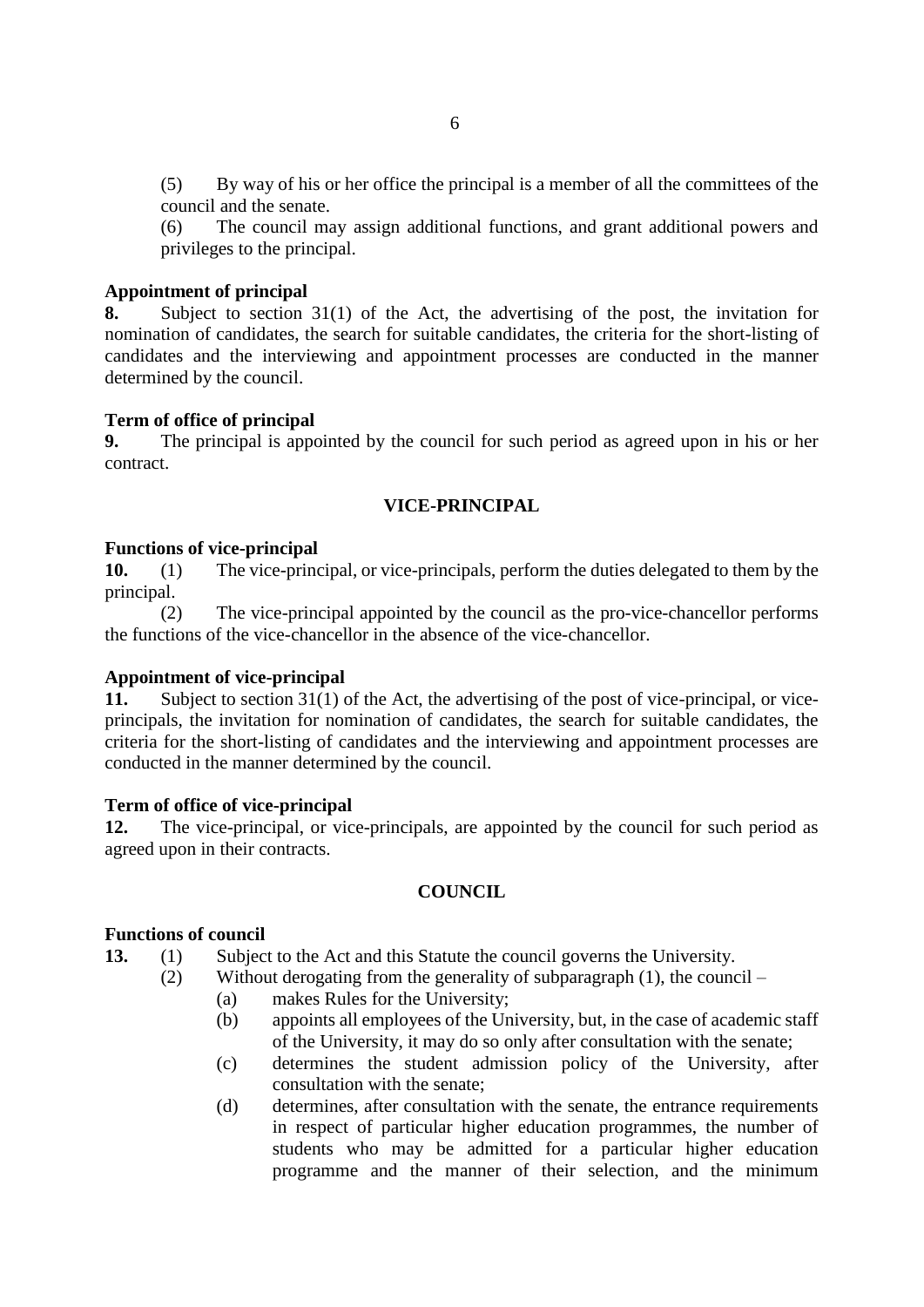requirements for readmission to study at the University;

- (e) may, after consultation with the senate, refuse admission to a student who fails to satisfy the minimum requirements for readmission; and
- (f) after consultation with the SRC, establishes a structure to advise on the policy for student support services within the University and provides student support services.
- (3) Without derogating from the generality of subparagraph (1), the council
	- (a) makes the institutional Statute and any amendments thereto;
	- (b) appoints the senior management of the University, subject to section  $31(1)(a)(iii)$  of the Act;
	- (c) determines the conditions of service, the disciplinary provisions and the privileges and functions of its employees, and may, in the manner set out in the disciplinary Rules, suspend or dismiss any employee of the University;
	- (d) may order an employee whom it has suspended to refrain from being on the premises under the control of the University and to refrain from participating in any of the University's activities or issue such other conditions as it may deem necessary;
	- (e) determines the language policy of the University, after consultation with the senate;
	- (f) determines, after consultation with the senate, which academic structures are required and the function of each structure, in order to ensure efficient governance;
	- (g) determines tuition fees, accommodation fees and any other fees payable by students as well as accommodation fees payable by employees;
	- (h) approves the annual budget of the University;
	- (i) may conclude loans or overdraft agreements, subject to the proviso that the approval of the Minister is required whenever the aggregate of existing borrowings plus the new contemplated borrowing exceeds five per cent of the average income of the University received during the two years immediately preceding such agreement;
	- (j) may enter into agreements for the construction of a permanent building or other immovable infra-structural development, the purchasing of immovable property, or the long term lease of immovable property, subject to the proviso that the approval of the Minister is required if the value of such development or property exceeds five per cent of the average income of the University received during the two years immediately preceding the agreement.

(4) Subject to section 68 of the Act, the council may delegate any of the functions referred to in subparagraph (2), but the council may not delegate any of the functions referred to in subparagraph (3).

(5) The council is not divested of responsibility for the performance of any function delegated or assigned under subparagraph (4).

# <span id="page-6-0"></span>**Composition of council**

**14.** (1) The council, as contemplated in section 27 of the Act, consists of –

(a) the principal;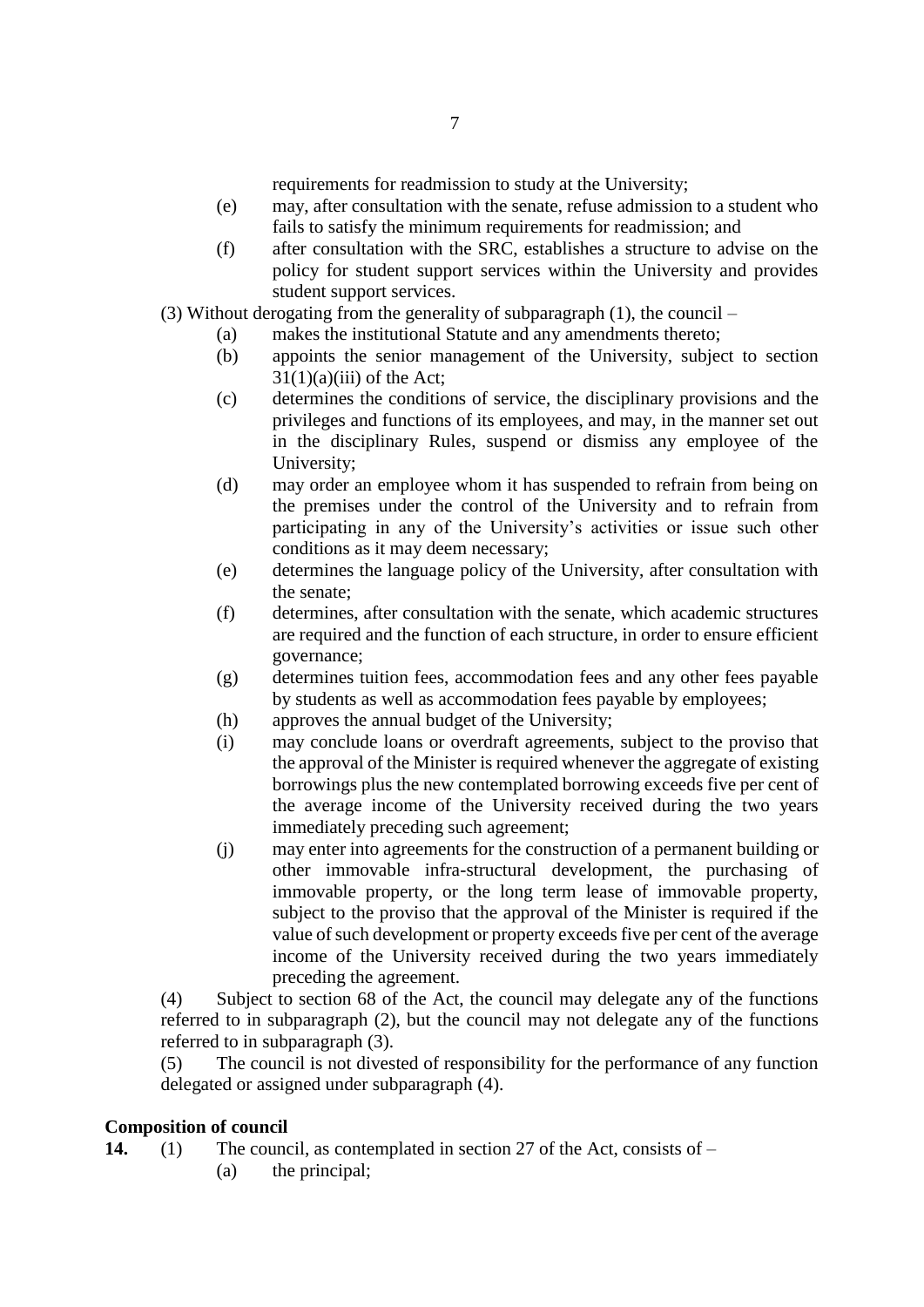- (b) not more than two vice-principals;
- (c) five persons appointed by the Minister;
- (d) four members of the senate elected by the senate;
- (e) one member of the academic staff elected by the academic staff;
- (f) two members of the administrative and support staff elected by the administrative and support staff;
- (g) two persons appointed by the Makana Municipality;
- (h) one person elected by the board of governors of the Rhodes University Foundation;
- (i) the president of the SRC and another student elected annually by the SRC;
- (j) six persons appointed by the council with a broad spectrum of competencies in the fields of education, business, finance, law, marketing, information technology and human resource management;
- (k) not more than four persons co-opted by the council.

(2) At least sixty per cent of the members of the council must be persons who are not employed by, or students of, the University and regard must be paid to the racial and gender representation of the council.

(3) The council members must have knowledge and experience relevant to the objects and governance of the University.

- (4) Except as provided in subparagraphs  $(1)(a)$ ,  $(b)$ ,  $(d)$ ,  $(e)$ ,  $(f)$  and  $(i)$ 
	- (a) no student or employee of the University and no other person in receipt of regular remuneration from the University is eligible for appointment or nomination for election as a member of the council;
	- (b) a member of council who becomes a student or an employee of the University or who enters into a contract with the University in terms of which he or she is to receive regular remuneration from the University must forthwith vacate his or her seat on the council.

# <span id="page-7-0"></span>**Election of council members**

**15.** The manner in which members of the council are appointed or elected is as determined by the Rules.

# <span id="page-7-1"></span>**Term of office of members of council**

**16.** (1) The principal and the vice-principal, or vice-principals, remain members of the council for as long as they occupy their posts.

(2) The term of office of the student members of the council elected by the SRC is one year, provided that membership ceases when a student ceases to be a registered student.

- (3) The term of office of the remaining members is as determined by the Rules.
- (4) A member may serve more than one term of office as a council member.

# <span id="page-7-2"></span>**Termination of membership and filling of vacancies**

- **17.** (1) A member of the council vacates his or her position on the council if he or she
	- (a) tenders a written resignation;
	- (b) is absent from three consecutive ordinary meetings of the council without leave;
	- (c) is absent from the ordinary meetings of the council for a whole calendar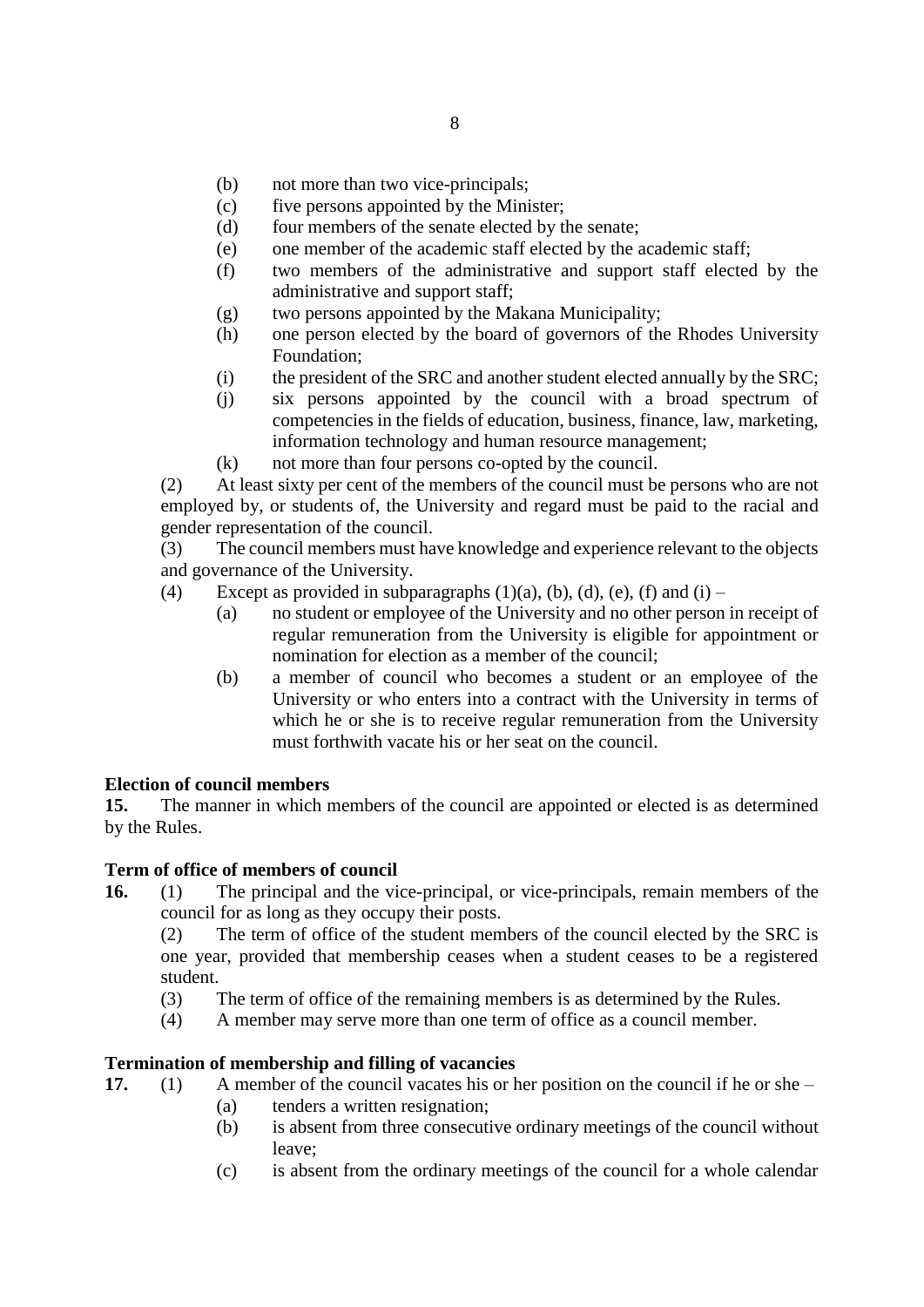year;

- (d) is, or becomes, an insolvent;
- (e) is declared to be of unsound mind by a court of the Republic; or
- (f) is convicted of an offence and sentenced by a court of the Republic to a term of imprisonment without the option of a fine;
- (g) in respect of paragraphs  $15(1)(a)$ , (b), (d), (e) and (f), ceases to be employed by the University;
- (h) in respect of paragraph  $15(1)(i)$ , ceases to be president of the SRC or a student, as the case may be.

(2) In the event of a vacancy through death or otherwise, the registrar must forthwith notify the Minister or entity that appointed or elected the member, requesting the Minister or entity to appoint or elect a successor.

# <span id="page-8-0"></span>**Election of chairperson and vice-chairperson of council and term of office**

- **18.** (1) The registrar must invite the council to elect a chairperson and a vice-chairperson when the need arises.
	- (2) A majority of all members present elects the chairperson and the vice-chairperson.

(3) The chairperson and vice-chairperson of the council must not be elected from members contemplated in paragraph  $15(1)(a)$ ,  $(b)$ ,  $(d)$ ,  $(e)$ ,  $(f)$  or  $(i)$ .

(4) The chairperson and the vice-chairperson of council hold office for two years but are eligible for re-election.

(5) If a vacancy in the office of the chairperson and the vice-chairperson occurs during the term of office, the registrar must invite the council at its next ordinary meeting to fill the vacancy for the unexpired period of the term of office.

(6) The chairperson presides at all meetings of the council at which he or she is present.

(7) The vice-chairperson presides at any meeting at which the chairperson is absent.

(8) If neither the chairperson nor the vice-chairperson is present at a meeting, the registrar must invite members present to elect a member to preside at that meeting.

# <span id="page-8-1"></span>**Secretary to council**

**19.** (1) The registrar is the secretary to the council as contemplated in section 26(4)(b) of the Act.

(2) The secretary acts as an electoral officer.

(3) The secretary attends all meetings and keeps all relevant documents of the council.

# **Meetings of council**

**20.** (1) The quorum at an ordinary meeting of the council is eight.

(2) The quorum at a special meeting of the council is half of the total membership of the council excluding vacancies that may exist at the time.

(3) Ordinary meetings are held when and where the council decides, but there must be at least five ordinary meetings of the council each year.

(4) Any member may place a motion on the agenda of a meeting of the council by giving written notice to the secretary of the council at least seven days before the date of the meeting, and the secretary must include such motion in the agenda.

(5) The secretary must issue a written notice to each member of the council at least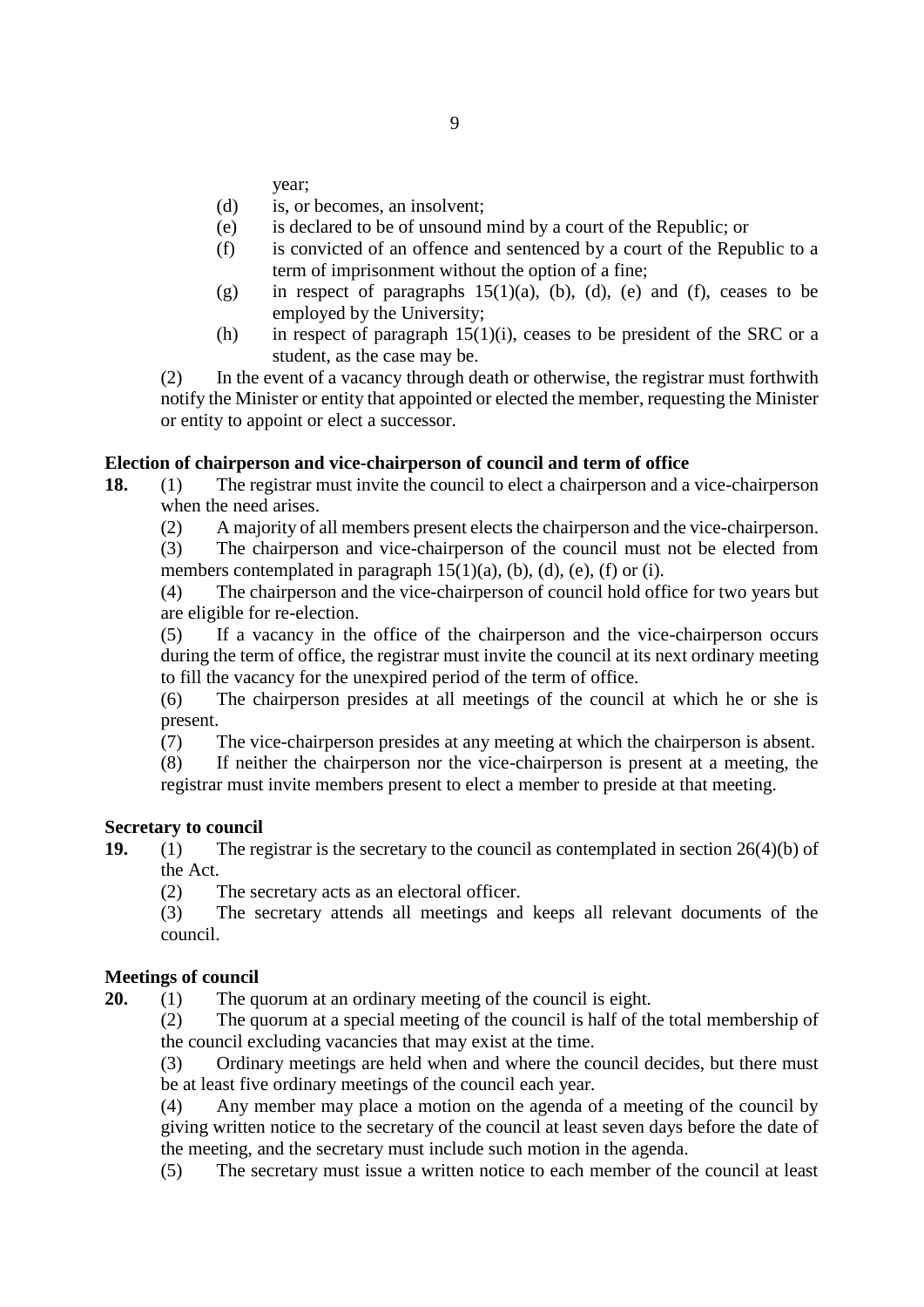two days before each ordinary meeting of the council setting out the place, date and time of the meeting, and the agenda for the meeting.

(6) Notwithstanding subparagraph (5) the council may, by a majority of the total membership of the council, agree to consider any urgent matter of which notice has not been given.

- (7) Special meetings must be held
	- (a) when called by the chairperson; and
	- (b) when a written request for a special meeting is received by the secretary from at least three members of the council, the object of the meeting being stated in the request.

(8) The secretary must give at least seven days notice in writing to each member of each special meeting of the council, setting out the place, date and time of the meeting and the agenda for the meeting and no other business may be dealt with at the meeting except that the council may by a majority of the total membership of the council excluding vacancies agree to consider any urgent matter of which notice has not been given; and

(9) An emergency meeting may be called by the chairperson at any time after giving not less than 24 hours notice.

(10) Notice of an emergency meeting may be given in any manner convenient under the circumstances.

(11) The object of an emergency meeting must be stated to members and no business other than that stated may be transacted at such meeting.

(12) The council decides its own meeting Rules.

# <span id="page-9-0"></span>**Conflict of interest of council members**

- **21.** (1) A member of council may not have a conflict of interest with the University.
	- (2) A member of council who has a direct or indirect financial, personal or other interest in any matter to be discussed at a meeting and which entails or may entail a conflict or possible conflict of interest must, before or during such meeting, declare the interest.

(3) Any person may, in writing, inform the chairperson of a meeting, before a meeting, of a conflict or possible conflict of interest of a council member of which such person may be aware.

(4) The member is obliged to excuse him or herself from the meeting during the discussion of and voting on any matter involving or likely to involve a conflict of interest.

# <span id="page-9-1"></span>**Committees of council**

**22.** (1) The council appoints such committees as may be required.

(2) The composition, functions of the committees and meeting procedures are as determined by the council.

# <span id="page-9-2"></span>**Drafting, amending or rescinding of Statute**

23. (1) No motion to draft, amend or rescind a statute or a rule is of force and effect unless adopted by at least 75 per cent of all members present at a meeting of the council, provided that such meeting is constituted by at least one-half plus one of the total number of members, excluding vacancies.

(2) Any motion to draft, amend or rescind a statute or a rule must be in accordance with the provisions of section 32(2) of the Act.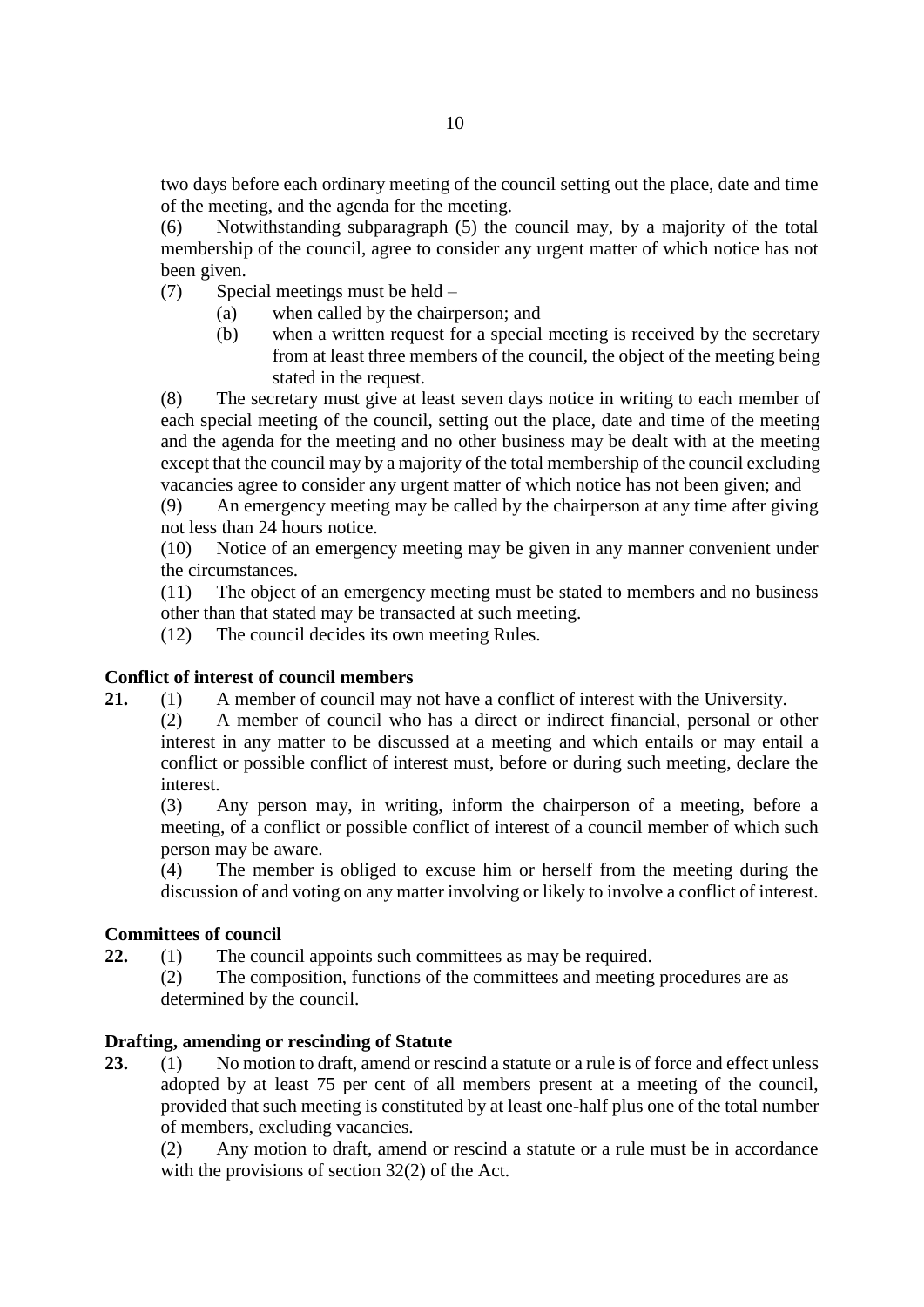#### **SENATE**

### <span id="page-10-0"></span>**Functions of senate**

**24.** (1) Subject to the Act, the senate is accountable to the council for the teaching, learning, research and academic functions of the University and all other functions delegated or assigned to it by the council.

(2) Without derogating from the generality of subparagraph (1) the organisation and superintendence of instruction and examinations, and of lectures and classes, vest in the senate and the senate –

- (a) if delegated to do so by resolution of council, may make or amend any Rule relating to the curriculum for, or the obtaining of, any degree, diploma, certificate or other qualification, but may do so only after consulting the relevant faculty board;
- (b) if delegated to do so by resolution of the council, may make or amend any Rule relating to the manner in which students are to be examined;
- (c) determines what standard of proficiency is required to be attained in any mode of assessment that may be used in order to satisfy the requirements for the obtaining of each degree, diploma, certificate or other qualification;
- (d) advise the council on disciplinary measures and Rules concerning students;
- (e) may make recommendations to the council regarding the faculty to which each academic department, school or other academic structure belongs;
- (f) may make recommendations to the council regarding the establishment and disestablishment of faculties, academic departments, schools and other academic structures;
- (g) determines, in accordance with any relevant deed or gift, and after consultation with the principal, the conditions applicable to any scholarships and other academic prizes;
- (h) may establish committees to perform any of its functions, may appoint persons who are not members of the senate as members of such committees and may for this purpose deem a single person to be a committee;
- (i) determines the functions of its committees as well as the procedure of meetings of these committees;
- (j) may make standing orders on procedures and delegation of powers for the better carrying out of its functions;
- (k) may delegate its functions; and
- (l) must take note of any action taken by a committee in exercising its delegated powers or functions when such committee reports its actions to the next meeting of the senate.
- (3) The senate submits to the council
	- (a) such reports upon its work as may be required by the council;
	- (b) recommendations on matters referred to it by the council, and
	- (c) recommendations on any other matter affecting the University as the senate considers useful.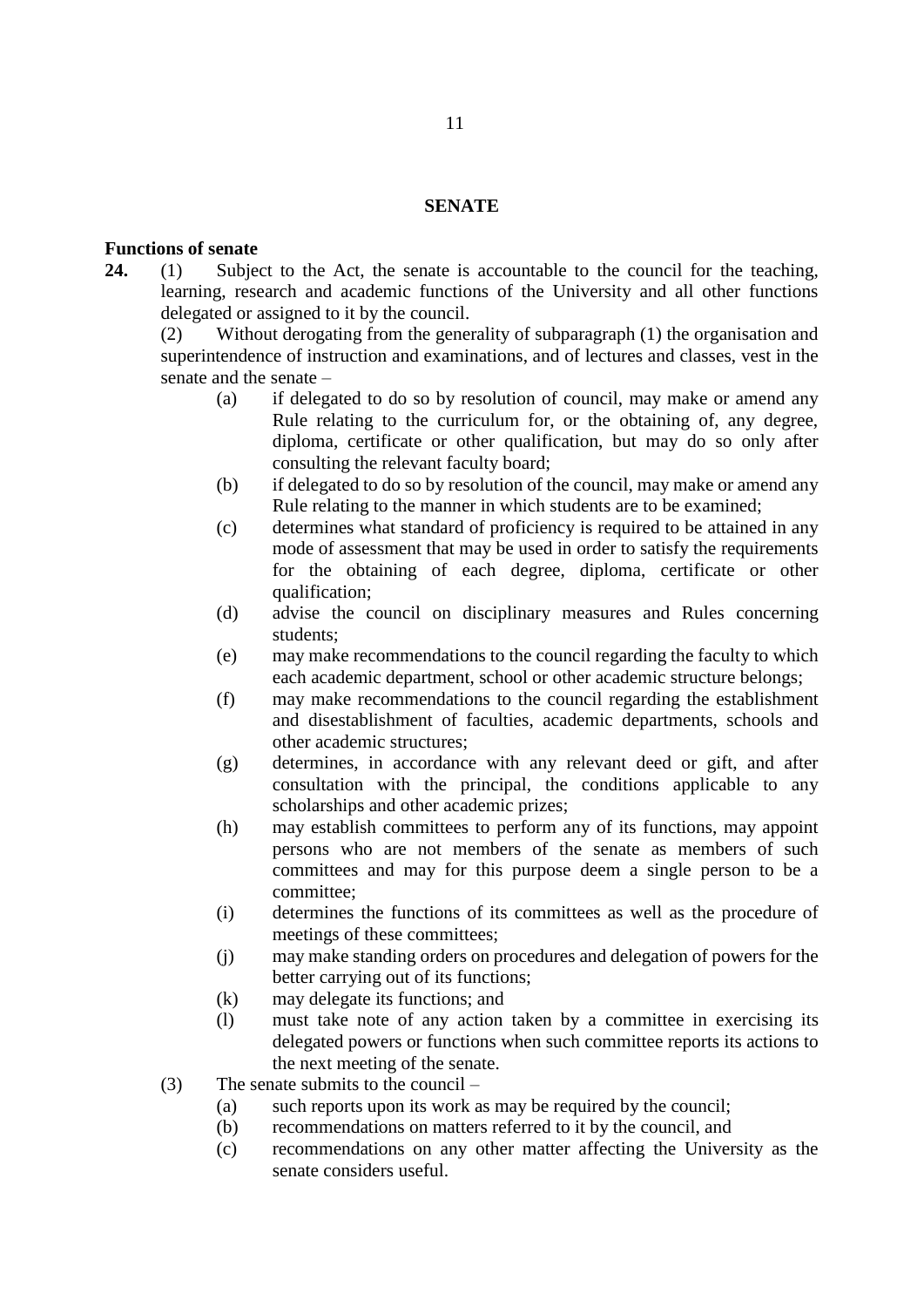(4) The senate may, in terms of the Rules, cancel the registration of a student in all or one or more of the courses for which the student is registered in that year if in the opinion of the senate the academic achievement of the student is such that the student may not at the end of the year obtain credit in such course or courses, as the case may be.

# <span id="page-11-0"></span>**Composition of senate**

**25.** (1) The senate, subject to the provisions of the Act, consists of –

- (a) the principal;
- (b) the vice-principal or vice-principals;
- (c) the professors;
- (d) the registrar;
- (e) the University librarian;
- (f) two members of the council elected by the council;
- (g) six members of the academic staff elected by the academic staff;
- (h) the heads and acting heads of department;
- (i) five students elected by the SRC;

(j) the heads of associated institutes who are not professors of the University, and

(k) two members of the administrative and support staff elected by the administrative and support staff.

- (2) The majority of senate members must be academic staff.
- (3) The manner of election of members is as determined by the Rules.

# <span id="page-11-1"></span>**Term of office of senate members**

**26.** (1) Members appointed in terms of paragraph 25(1)(a), (b), (c), (d) and (e) hold office for as long as they are employed by the University in that capacity.

(2) The term of office of members elected by the council is two years provided that the council has the power to terminate such membership prior to this period.

(3) The term of office of members of the academic staff elected by the academic staff is one calendar year from the first day of January.

(4) Students elected by the SRC hold office until a new SRC takes office.

(5) Where a member who has been elected dies, resigns or vacates office for any reason including the expiry of his or her term of office, the secretary to the senate must request the entity who elected the member to appoint a successor in the manner determined by the Rules.

(6) The successor holds office for the unexpired term of office of the predecessor unless the successor is elected because his or her predecessor's term of office has expired.

# <span id="page-11-2"></span>**Chairperson, vice-chairperson and secretary to senate**

**27.** (1) The principal is the chairperson of the senate as contemplated by section 26(4)(a) of the Act.

(2) The vice-chairperson of the senate is the vice-principal designated the pro-vicechancellor by the council.

- (3) The secretary of the senate is the registrar.
- (4) The chairperson, and in his or her absence the vice-chairperson, presides at meetings of the senate and the meetings of the subcommittees of the senate.
- (5) The senate may appoint a person other than the chairperson or the vice-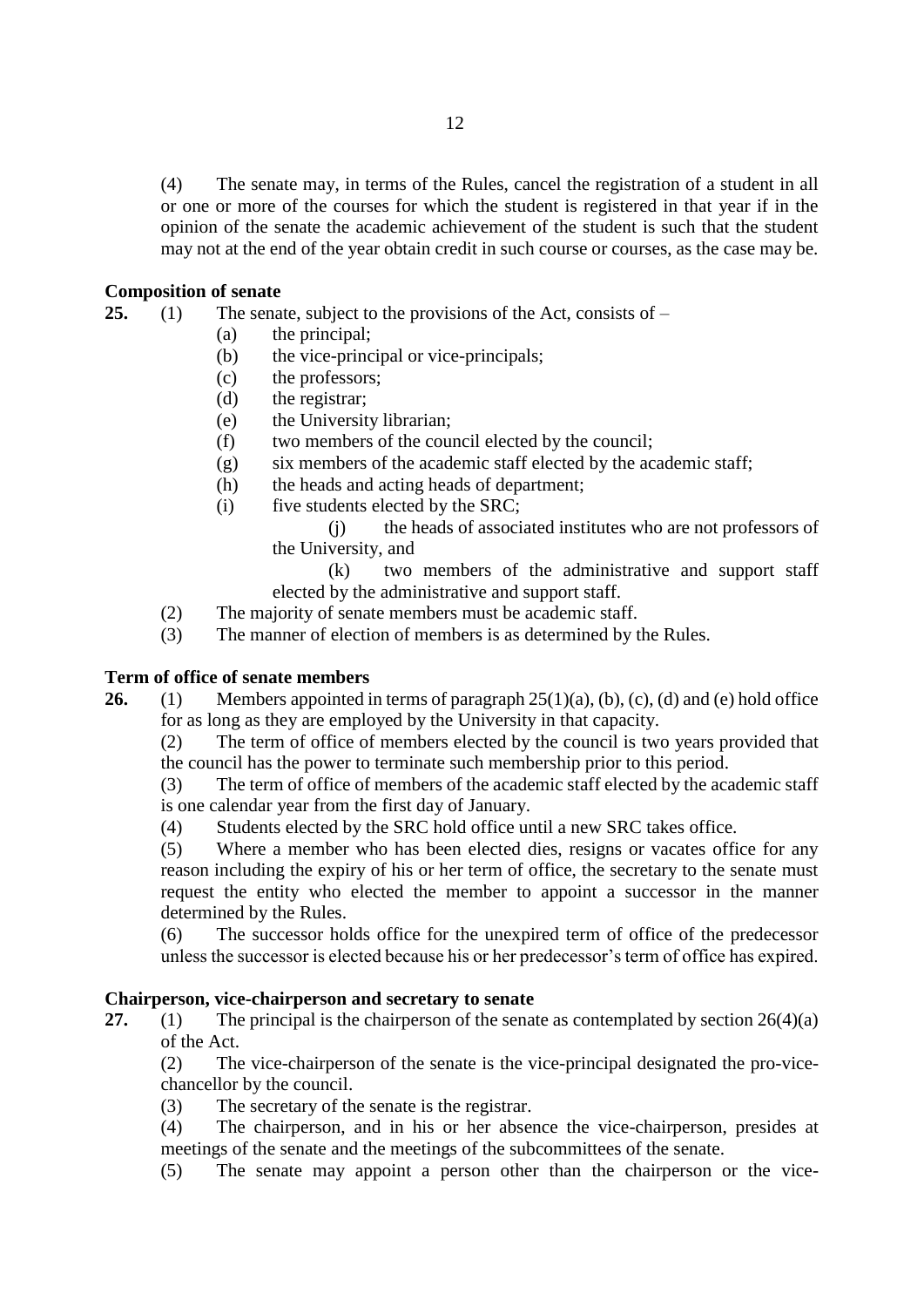chairperson to chair a subcommittee of the senate where appropriate.

(6) The chairperson and vice-chairperson perform such other functions as the senate may determine.

(7) The secretary performs those functions assigned to him or her by the senate.

(8) If both the chairperson and the vice-chairperson are absent, the senate elects from among its members a chairperson for the meeting concerned.

# <span id="page-12-0"></span>**Senate meeting procedure**

**28.** The quorum and procedure for meetings of the senate are determined by the senate.

# <span id="page-12-1"></span>**Committees of senate**

**29.** (1) The senate appoints –

- (a) an executive committee; and
- (b) such other committees as may be required.
- (2) The composition and functions of the committees are determined by the senate.

# **Joint committees of council and senate**

**30.** The council, in consultation with the senate, appoints such joint committees of the council and senate as may be necessary for the performance of particular tasks.

# **BOARDS OF FACULTIES**

# <span id="page-12-3"></span><span id="page-12-2"></span>**Boards of faculties**

**31.** For each faculty there is a committee of the senate known as a faculty board to regulate the activities of the faculty.

# <span id="page-12-4"></span>**Composition of boards of faculties**

**32.** (1) The composition of a faculty board is as determined by the Rules.

(2) The dean of the faculty is the chairperson of a faculty board and is appointed by the senate on the recommendation of the faculty board.

(3) The dean of a faculty holds office for three years and his or her duties are as determined by the senate.

# <span id="page-12-5"></span>**Meeting procedure of boards of faculties**

<span id="page-12-6"></span>**33.** The meeting procedure of boards of faculties is as determined by the Rules.

# **INSTITUTIONAL FORUM**

# <span id="page-12-7"></span>**Functions of institutional forum**

**34.** (1) The institutional forum advises the council on issues affecting the University, including –

- (a) the implementation of the Act and the national policy on higher education;
- (b) race and gender equity policies;
- (c) the selection of candidates for senior management positions;
- (d) codes of conduct, mediation and dispute resolution procedures;
- (e) fostering of an institutional culture which promotes tolerance and respect for fundamental human rights and creates an appropriate environment for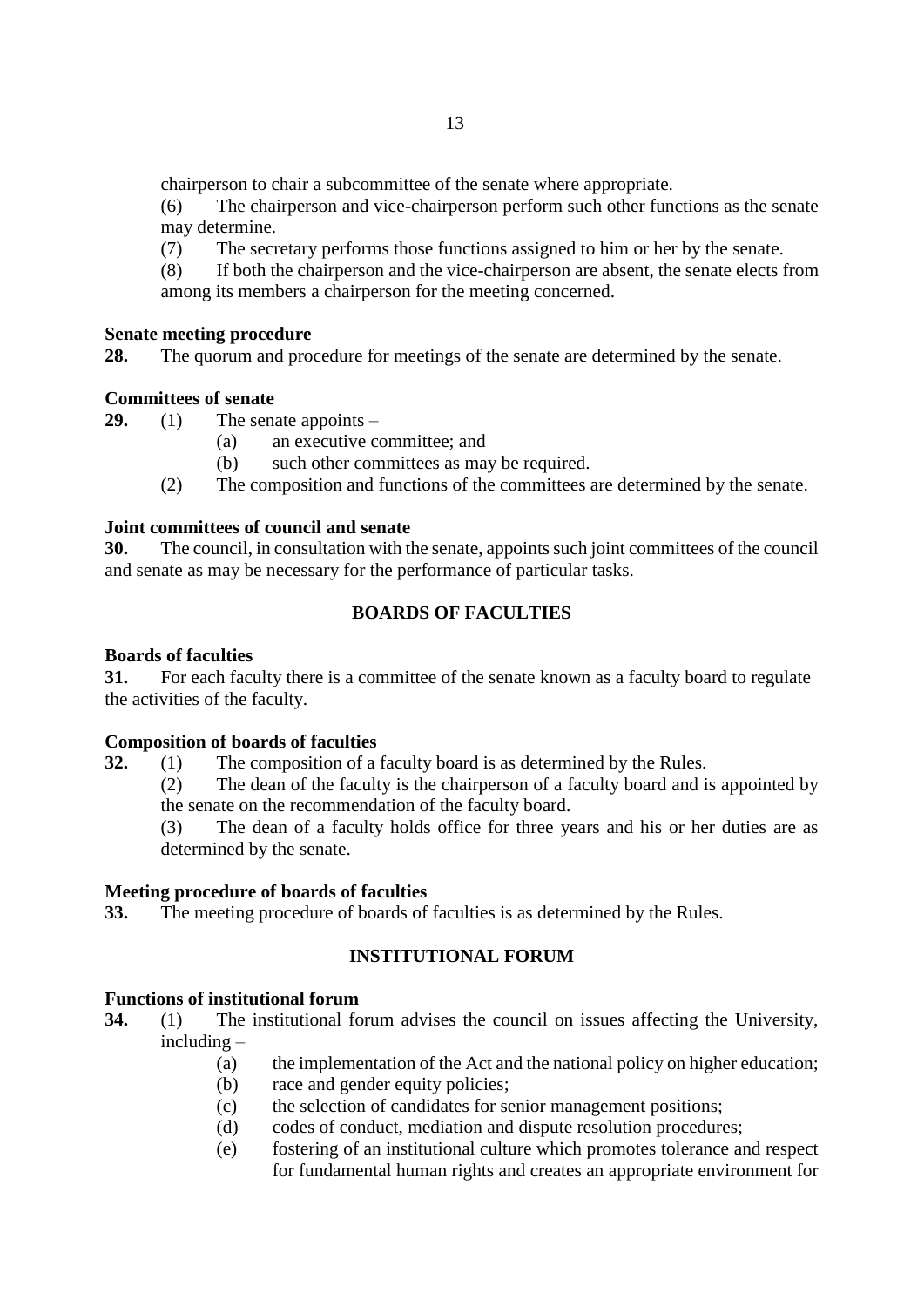teaching, research and learning; and

(f) the language policy of the University.

(2) The institutional forum performs such other functions as determined by the council.

# <span id="page-13-0"></span>**Composition of institutional forum**

- **35.** (1) The institutional forum consists of twenty-four members
	- (a) six members from the governance sector elected or appointed in the manner determined by the Rules;
	- (b) eight members from the student sector appointed by the SRC in the manner determined by the Rules;
	- (c) eight members from the staff sector elected in the manner determined by the Rules; and
	- (d) two members from the community sector appointed in the manner determined by the Rules.
	- (2) The term of office of members is as determined by the Rules.
	- (3) Membership of the institutional forum terminates if the member concerned
		- (a) resigns in writing to the secretary to the institutional forum
		- (b) is absent from three consecutive ordinary meetings of the institutional forum without leave;
		- (c) ceases to be a member of the body which designated or elected the person.

# <span id="page-13-1"></span>**Office-bearers of institutional forum**

**36.** (1) The institutional forum elects from among its members a chairperson and designates a secretary.

(2) If the chairperson is absent the first item of business at that meeting is the election of a chairperson for that meeting.

# <span id="page-13-2"></span>**Quorum and procedure at meetings of institutional forum**

- **37.** (1) The quorum at meetings of the institutional forum is one-third of the total membership of the institutional forum.
	- (2) The institutional forum determines its own meeting procedures.

# **CONVOCATION**

# <span id="page-13-4"></span><span id="page-13-3"></span>**Functions of convocation**

**38.** The convocation may provide the council with its opinion on any matter relating to the University, including matters which may be referred to it by the council.

# <span id="page-13-5"></span>**Composition of convocation**

**39.** (1) The convocation consists of –

- 1. the graduates of the University;
- 2. the principal;
- 3. the vice-principal or vice-principals;
- 4. academic staff;
- 5. the University librarian;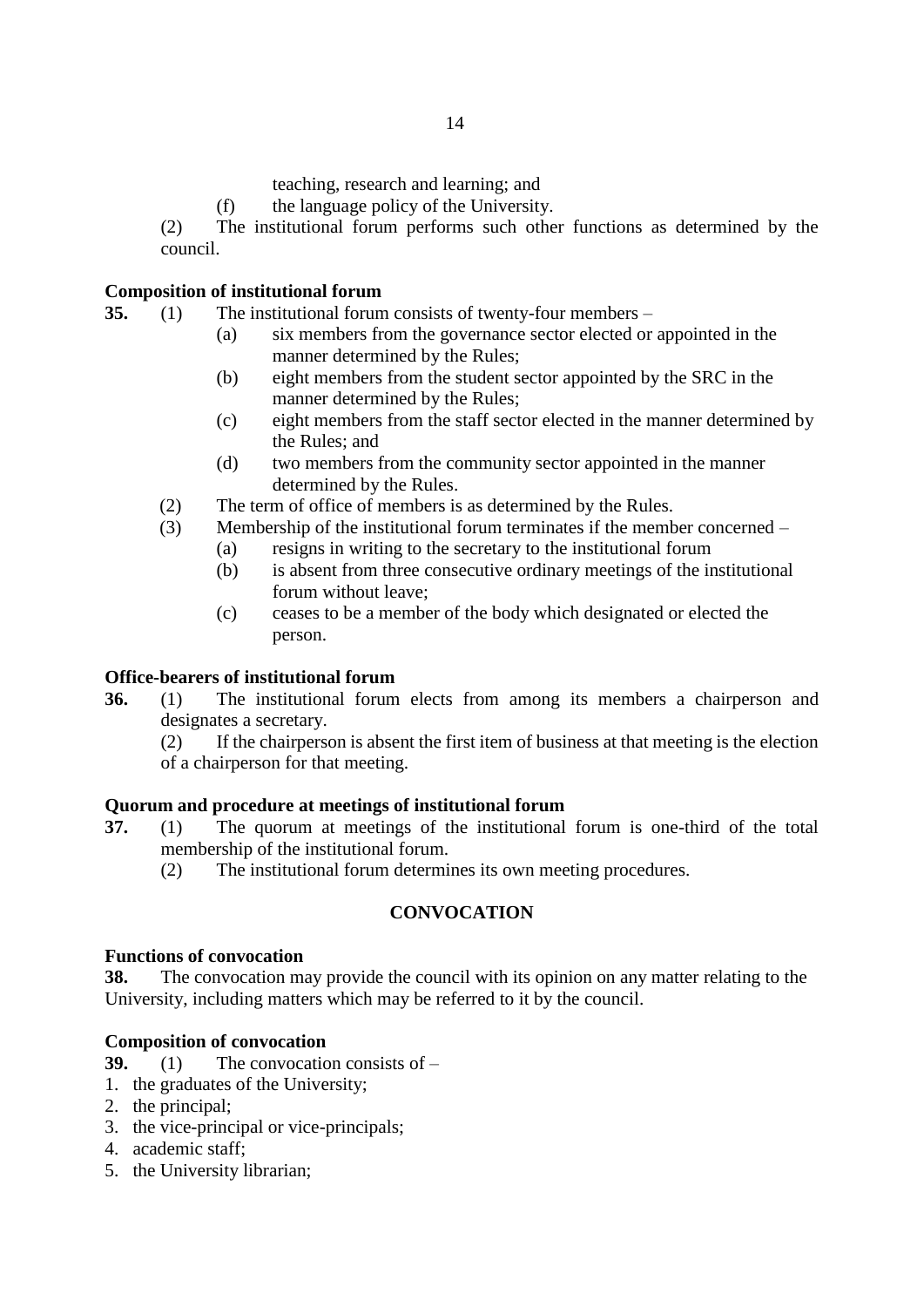- 6. the registrar;
- 7. the dean of students; and
	- (i) those former professors and associate professors elected by the senate and council to be emeritus professors or emeritus associate professors.

(2) The fact that the name of a person appears on the convocation roll is on face value proof of him or her being a member of the convocation, and of him or her being entitled to vote.

# <span id="page-14-0"></span>**President of convocation**

**40.** (1) The president of the convocation is elected by the convocation from its members at an annual meeting and holds office until the close of the second annual meeting thereafter.

(2) The president of the convocation presides at all meetings of the convocation at which he or she is present, and in the absence of the president the meeting elects one of its number to preside at that meeting.

(3) If a vacancy occurs in the office of the president of the convocation, the principal acts as president until the next annual general meeting which must elect a president to hold office until the close of the second annual general meeting thereafter.

# <span id="page-14-1"></span>**Meetings of convocation**

**41.** (1) The convocation must hold an annual general meeting which is convened by the secretary.

(2) Notice of any motion or matter for discussion at an annual general meeting must be given to the secretary in writing at least two months before the meeting.

(3) Special meetings of the convocation may be called by the president at any time and must be called by the secretary within two months of the receipt of a written request by at least 100 members for a special meeting, stating the object of the meeting.

(4) At least four weeks before an annual general meeting, or seven days before a special meeting, the secretary must give notice of the date, time and place of the meeting, with a statement of the business to be considered, by  $-$ 

- (a) publishing a notice in newspapers in Grahamstown, East London and Port Elizabeth; and
- (b) by placing a notice on the University's home page on the world wide web.

# <span id="page-14-2"></span>**Meeting procedures of convocation**

**42.** (1) Thirty members form a quorum at an annual general meeting, but if a meeting is adjourned owing to the lack of a quorum, a special meeting must be convened, at which the members present constitute a quorum.

(2) The meeting procedures of the convocation are in the manner determined by the convocation.

# **STUDENT REPRESENTATIVE COUNCIL (SRC)**

# <span id="page-14-4"></span><span id="page-14-3"></span>**Functions of SRC**

**43.** (1) The students of the University are represented in matters that may affect such students by the SRC.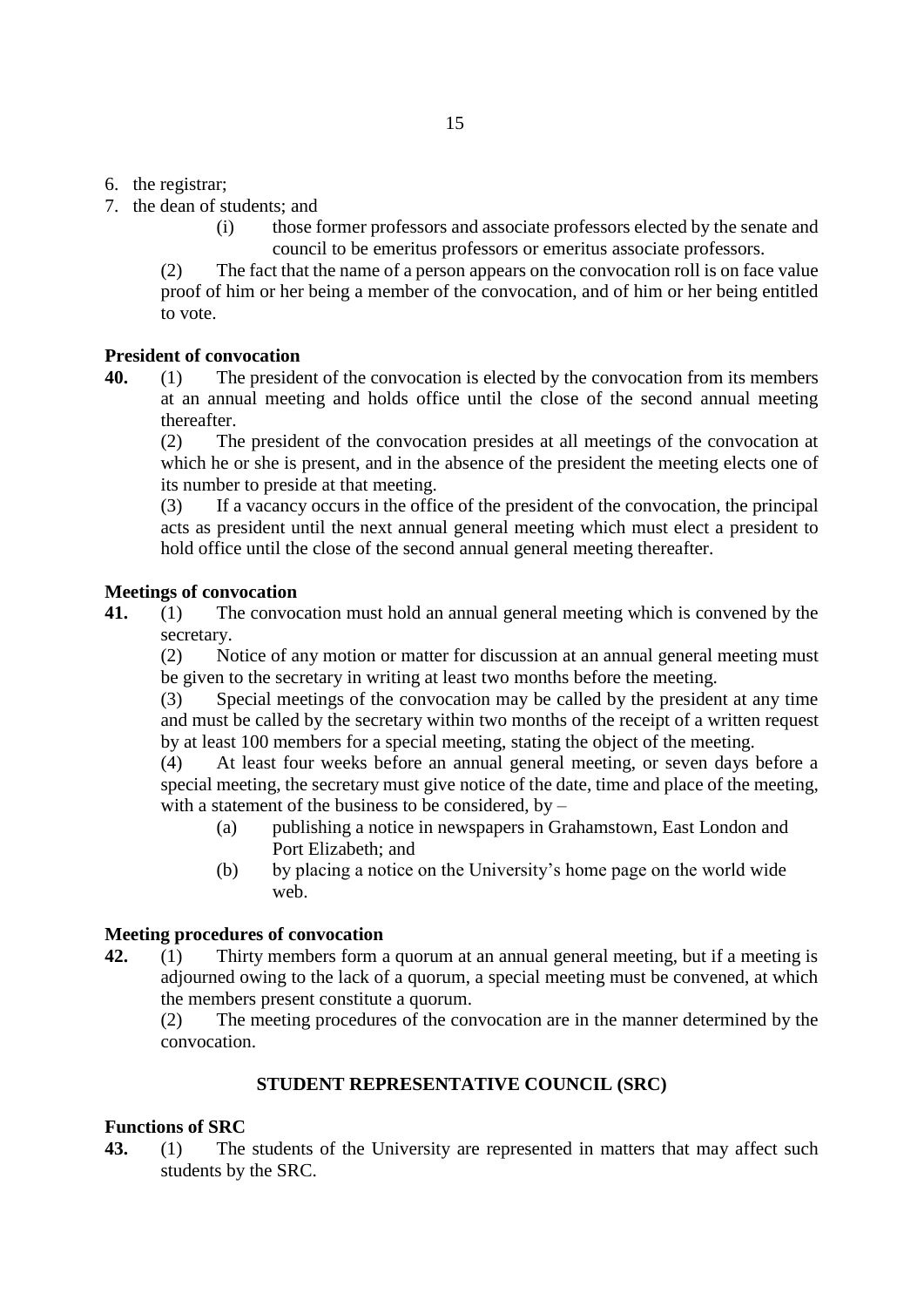(2) The functions of the SRC are as determined by the SRC constitution.

# <span id="page-15-0"></span>**Composition of SRC**

- **44.** (1) Only registered students are eligible to serve on the SRC.
	- (2) The manner of election of SRC members and the number of members to be elected are determined by the SRC constitution.

# <span id="page-15-1"></span>**Office-bearers of SRC**

**45.** (1) The election and duties of a president and a deputy president are as determined by the SRC constitution.

(2) The functions and manner of election of other office bearers are as determined by the SRC constitution.

# <span id="page-15-2"></span>**Term of office of SRC members**

**46.** The term of office of the members of the SRC is one year, but members may be re-elected.

# <span id="page-15-3"></span>**Privileges of SRC members**

**47.** The privileges of members of the SRC are as determined by the council, after consultation with the SRC.

# <span id="page-15-4"></span>**Meetings of SRC**

**48.** The number of meetings, the quorum at a meeting and the meeting procedures are determined by the SRC constitution as approved by the council.

# <span id="page-15-5"></span>**SRC committees**

<span id="page-15-6"></span>**49.** The SRC may establish such committees as are required.

# **REGISTRAR**

# <span id="page-15-7"></span>**Functions of registrar**

**50.** (1) The registrar is the secretary of the council, the senate and the convocation.

(2) The registrar is responsible for assisting the principal in the management and administration of the University and performs such other functions as the principal may from time to time decide.

# <span id="page-15-8"></span>**Appointment of registrar**

**51.** The council appoints the registrar for such period as agreed upon in the contract of employment.

# **STUDENTS**

# <span id="page-15-10"></span><span id="page-15-9"></span>**Admission and registration of students**

- **52.** (1) The council may permit a person to register as a student only if he or she satisfies the legal requirements, if any, for admission to study at the University and, further, satisfies any other requirements for admission that may be determined by the council and laid down in the Rules.
	- (2) The requirements for admission of students to the University are set out in the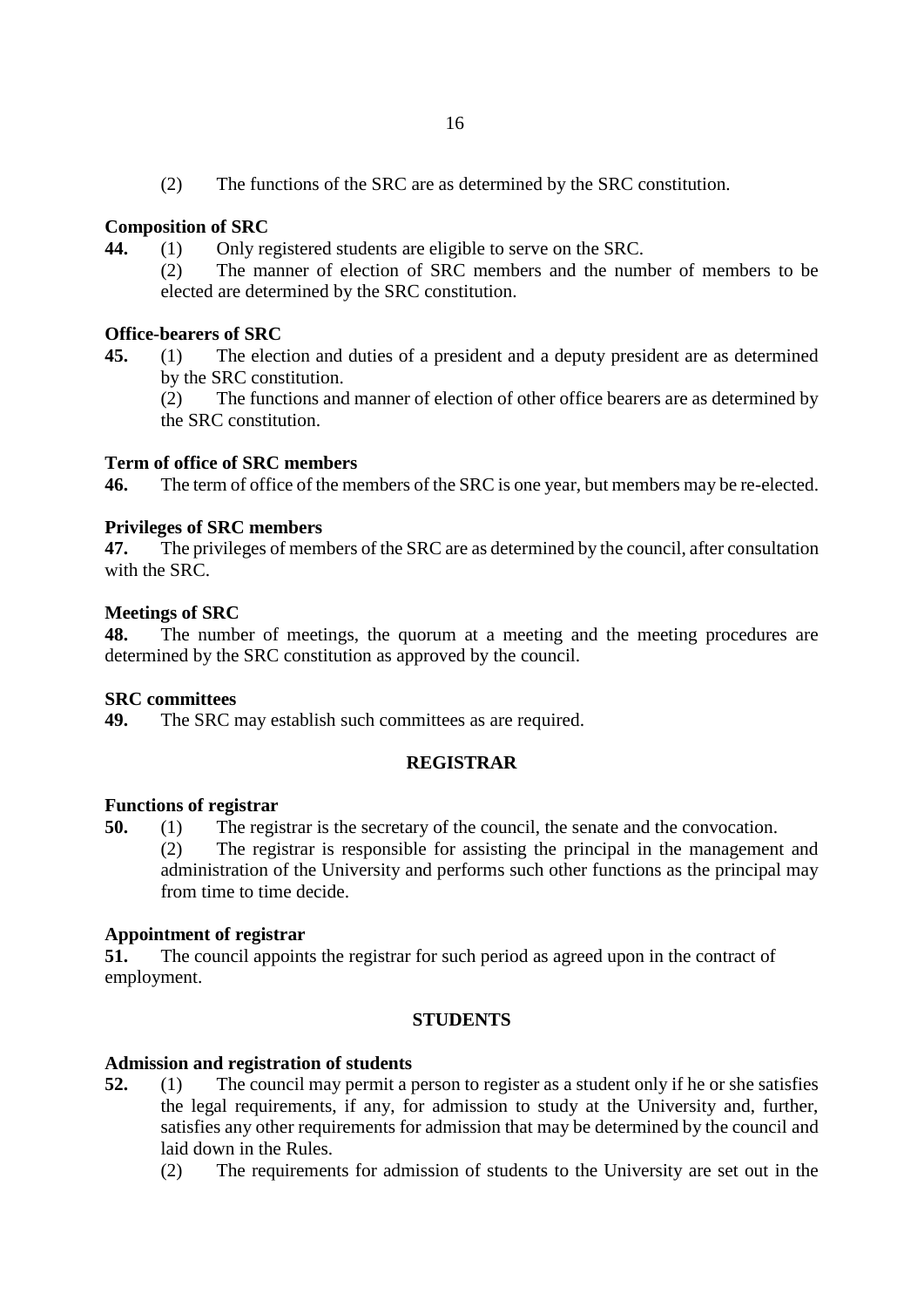Rules.

(3) A student is registered for one year or for such shorter period as the council may determine.

(4) In order for a student to renew his or her registration after the expiry of the period contemplated in subparagraph (3), the student is required to comply with any conditions set by the council.

(5) The council may refuse to allow the renewal of registration if a student fails to meet the conditions contemplated in subparagraph (4).

(6) The conditions contemplated in subparagraph (4) may include the payment of outstanding fees.

# <span id="page-16-0"></span>**Student discipline**

**53.** The disciplinary measures and discipline provisions applicable to the students are set out in the Rules, and may be changed by the council after consultation with the senate and the SRC.

# **DEGREES, DIPLOMAS AND CERTIFICATES**

# <span id="page-16-2"></span><span id="page-16-1"></span>**Degrees, diplomas and certificates by examination**

**54.** (1) The University may, subject to the Act, award diplomas and certificates and confer degrees of bachelor, honours bachelor, master and doctor in any faculty.

(2) Except as provided in paragraph 55, no degree may be conferred and no diploma or certificate may be awarded to any person who has not –

- (a) been registered as a student of the University for the period and under the conditions which the senate prescribes; and
- (b) completed the courses and passed in the examinations prescribed by the senate.

(3) The provisions and procedures for the award of credits and exemptions in respect of courses required for the award of diplomas and certificates or the conferment of degrees are determined by the senate and set out in the Rules.

# <span id="page-16-3"></span>**Award of honorary degrees**

**55.** The University may confer an honorary degree of master or doctor upon any person by resolution of the senate and the council.

# <span id="page-16-4"></span>**Conferring of degrees and award of certificates and diplomas**

**56.** (1) A meeting of the members of the University, called a congregation, is held for the purpose of conferring degrees and awarding certificates and diplomas.

(2) Congregations are held at times and places decided by the council in consultation with the senate.

(3) The principal determines at which congregation any graduand may be admitted to a degree.

(4) A person is not entitled to any of the privileges conferred by any degree until he or she has been admitted to such degree at a congregation.

(5) The procedure for the presentation of graduands, the conferring of degrees in absentia, academic dress, and all other matters regarding congregations are determined by the council in consultation with the senate.